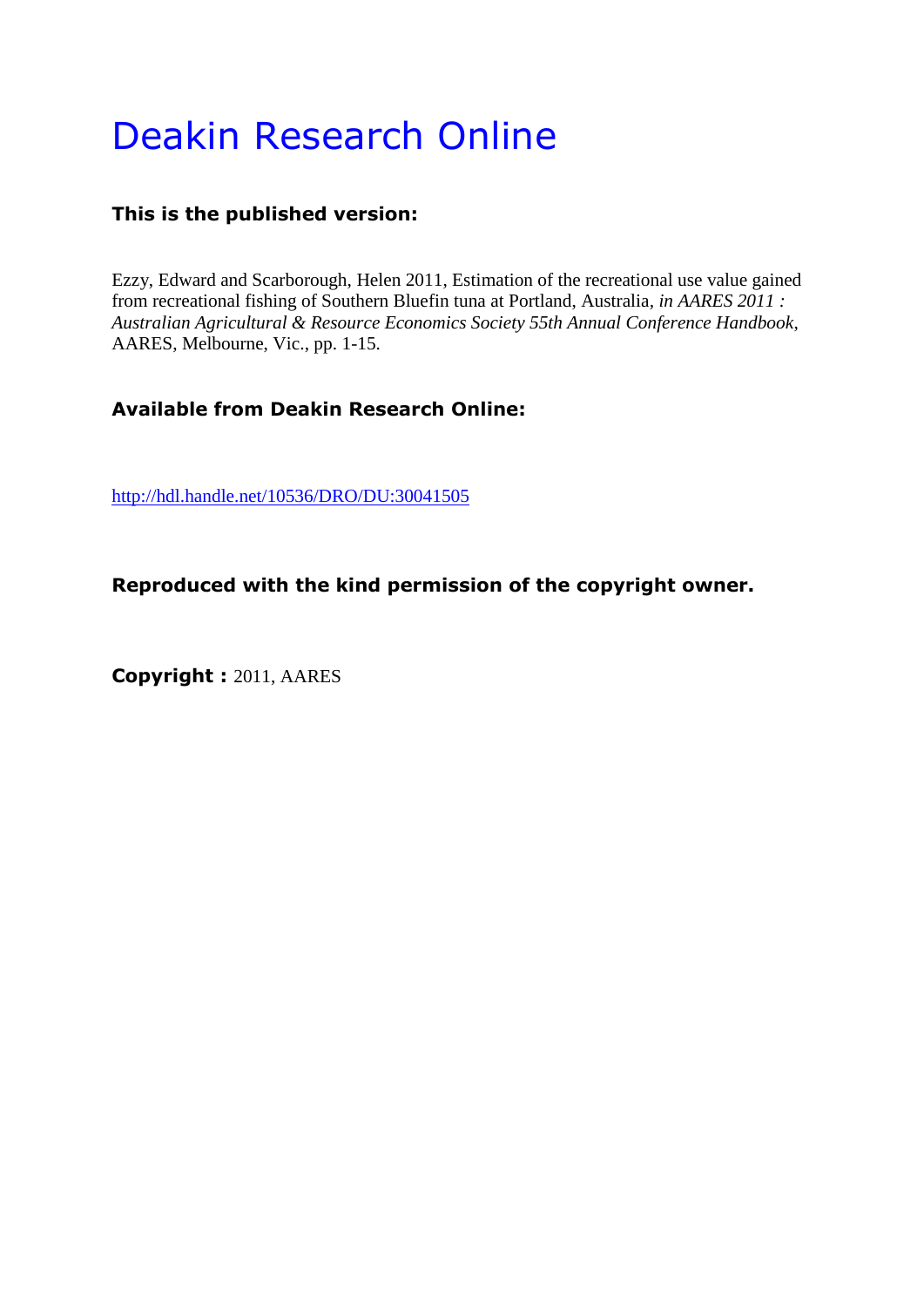## **Estimation of the Recreational Use Value Gained from Recreational Fishing of Southern Bluefin Tuna at Portland, Australia**

**Edward Ezzy & Helen Scarborough,** Deakin University

**ABSTRACT** *Southern bluefin tuna (Thunnus Maccoyii) is a global resource which is critically endangered. The Committee for the Conservation of Southern Bluefin Tuna (CCSBT) sets commercial quota levels for member nations, including Australia, each year. However, southern bluefin tuna is also a popular "trophy" fish with recreational anglers and the size of the total recreational catch in Australia is unknown but thought to be significant.*

*This study focuses on the recreational southern bluefin tuna catch at Portland, in southwest Victoria and is based on data collected during the 2010 fishing season. The results indicate that the size of the recreational catch at Portland is significant in terms of the management of the fishery. A travel cost study was undertaken to estimate the recreational value of the fishery. The on-site recreational use value (consumer surplus) per person per visit is estimated to be between \$33 and \$132 and the on-site annual recreational use value of the fishery for this one season is estimated to be between \$449,533 and \$1,325,124.*

**KEY WORDS** *Travel cost method, recreational fishing, southern bluefin tuna*

#### **Introduction**

The objective of this study is to estimate the recreational use value gained from the recreational fishing of southern bluefin tuna at Portland, Australia. To obtain this objective the travel cost method is used. This study is considered to be a pilot study.

#### **Southern Bluefin Tuna**

Campbell, Herrick and Squires (2000) in their article describe the modern history of southern bluefin tuna (*Thunnus Maccoyii)*. Southern bluefin tuna spawns in southwest Indonesia. The species then migrates down the west coast of Australia until it reaches the Tasman Sea. By the time the fish is between three to five years old it will be approximately 20 kilograms in weight and 100 centimetres long (Phillips, Begg & Kurtotti 2008). The fish can live to over 40 years of age and grow up to 200 kilograms. The species does not breed until it is around 10 years of age (Campbell & Kennedy 2007).

According to Campbell, Herrick and Squires (2000) in the early 1980s it became apparent that southern bluefin tuna was endangered due to overfishing. The Committee for the Conservation of Southern Bluefin Tuna (CCSBT) was created to manage the resource for member nations. The convention came into force in May 1994 (CCSBT 2009). Current member nations of the CCSBT include Australia, New Zealand, Japan, Korea, Taiwan, and Indonesia. Current cooperating nonmember nations include the Philippines, South Africa and the European community.

Before the CCSBT quotas were introduced the fishery was heavily overfished. For example in 1961 the worldwide catch of southern bluefin tuna was estimated to be 81,169 tonnes (Campbell, Herrick & Squires 2000). This is well above the current worldwide quota which is 9449 tonnes per year (CCSBT 2010). Australia"s commercial quota has recently been reduced to 4270 tonnes per year.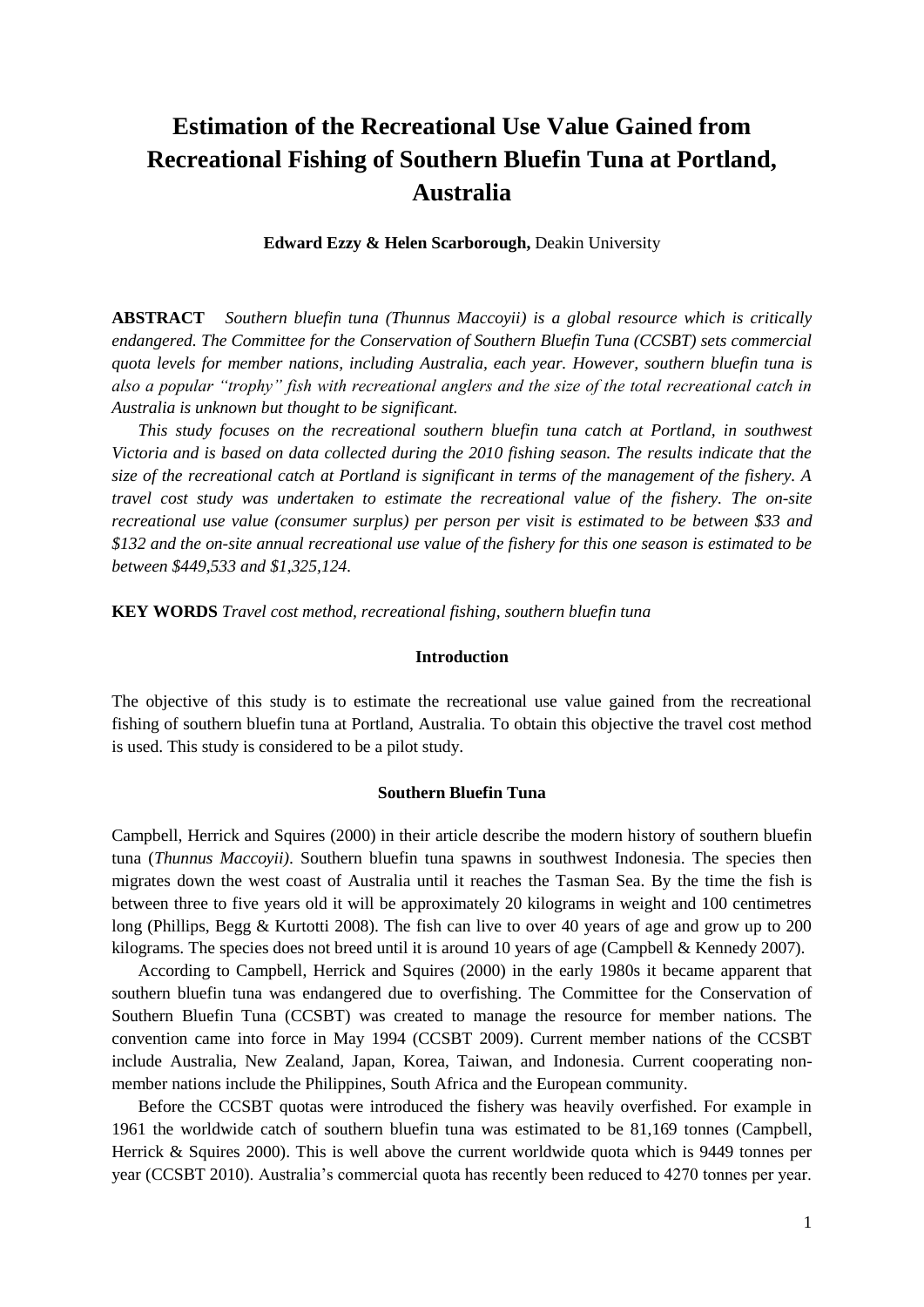Ninety nine percent of Australia"s commercial catch is caught using the purse seine method near Port Lincoln, South Australia. Once the fish are caught they are farmed until they are of a suitable size to be sold (Phillips, Begg & Kurtotti 2008).

Australia"s entire quota is allocated to commercial operators. It is unknown how much southern bluefin tuna is taken by recreational users (including the charter boats) each year (DEH 2003). In the 2009 CCSBT convention Australia did not provide an estimate of its recreational take (CCSBT 2009). It is estimated that 140 tonnes of southern bluefin tuna was pulled in from Portland alone during the 2010 season (O"Toole, 2010). If this amount of fish was included in the Australian commercial quota of 4270 tonnes per year the Portland recreational take would amount to 3.3% of the quota.

#### **Portland**

Each year traditionally between April and June, recreational anglers descend to Portland to fish for southern bluefin tuna. Portland is approximately 350 kilometres southwest of Melbourne (Figure 1). The southern bluefin tuna fishery accessible from Portland is for recreational anglers only. Ninety nice percent of Australia"s entire commercial quota is caught out of Port Lincoln, South Australia (Phillips, Begg & Kurtotti 2008).

Southern bluefin tuna can be caught in many different locations along the lower Australian coast. Portland is popular among anglers because boats have to travel a significantly shorter distance to get to the continental shelf than other nearby locations like Warrnambool, Port Fairy and Port MacDonnell. Portland also has good protection in the harbour for boats from wild weather and swell (McPherson 2006). Portland locals report that the last three years, 2007 to 2009 have been better than average seasons.

Southern bluefin tuna are recreationally fished in South Australia, New South Wales, Victoria, Tasmania and New Zealand. The current Victorian fishing regulations (DPI 2009) allow licensed recreational anglers to catch two southern bluefin tuna per day (or only one if the first southern bluefin tuna caught is equal to or greater than 120cm in length).There are approximately ten charter boats which take people out fishing from Portland. Most of these charter boats are from Melbourne and operate in Portland only for the extent of the tuna season.

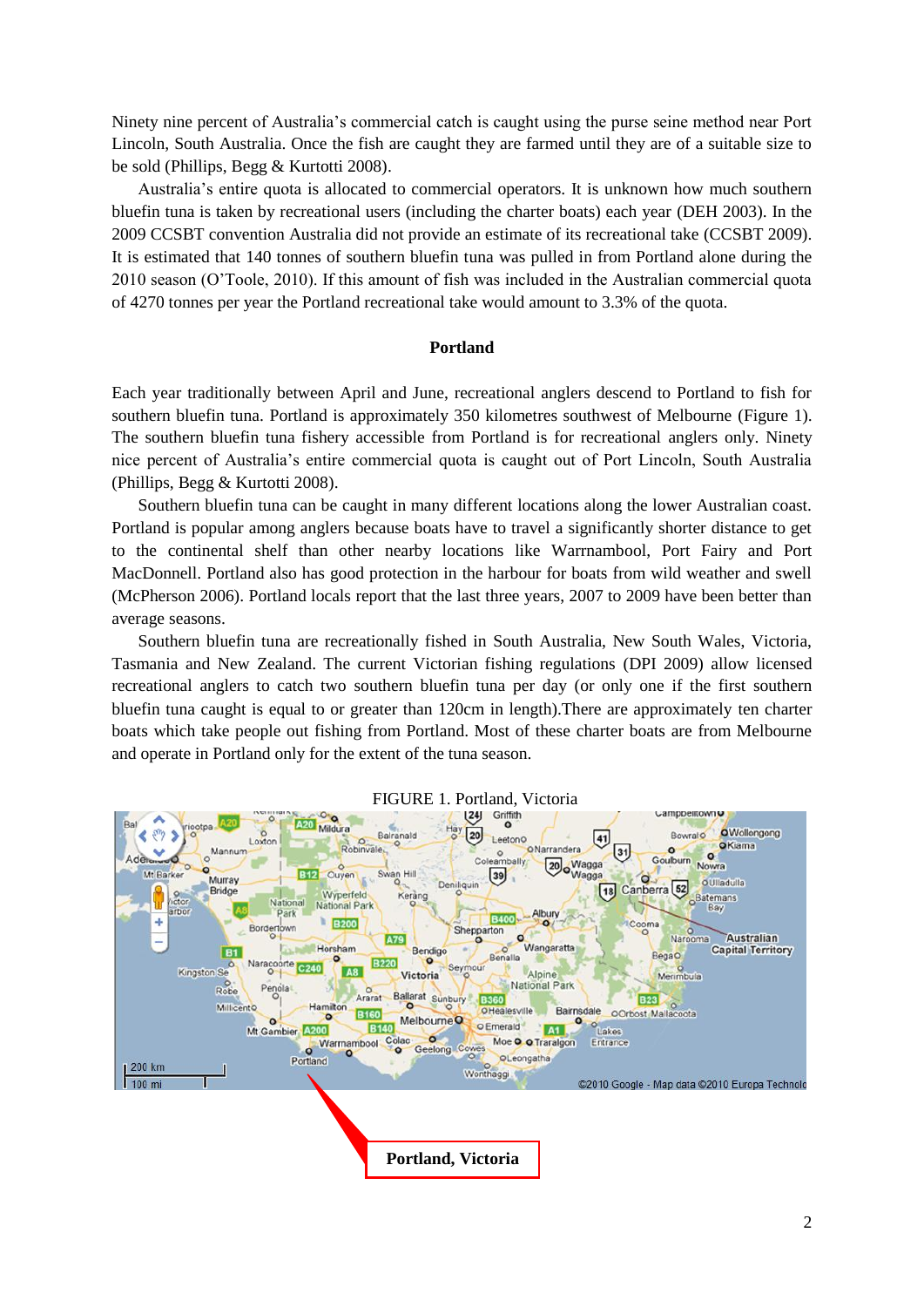#### **An Explanation of Recreational Use Value and the Travel Cost Method**

The recreational use value people gain from using the southern bluefin tuna fishery accessible off Portland is estimated in this study. The total economic value of a good or resource is "...all values associated with the resources, whether from their use or existence in a particular state, and regardless of whether those values are recorded in a market transaction or not" (Kerr & Greer 2004, p. 140).

Total economic value can be summarised as (Tietenberg & Lewis 2009, p. 38):

#### Total Economic Value = Use Value + Option Value + Nonuse Value

In this study the total willingness to pay for the recreational use of the southern bluefin tuna fishery accessible off Portland is estimated. People may be willing to pay to preserve the fishery (non-use value) or be willing to pay so they can use the fishery in the future (option value). Neither non-use value nor option value can be calculated using the travel cost method.

It is difficult to value a person"s willingness to pay to visit a public resource like a national park or a fishery. This is because people do not have to pay to enter a fishery and therefore do not reveal their willingness to pay. A central assumption of the travel cost method is "...that the incurred costs of visiting a site in some way reflect the recreational value of the site (Turner, Pearce and Bateman cited by Whitten & Bennett 2002)". If this assumption holds the travel cost method allows researchers to estimate the demand to visit a recreational site by finding out how much people spend to travel to the site (Garrod & Willis 1999).

Bateman (1993) outlines the process of how a demand curve is estimated in a travel cost study. Once the data has been collected from the recreational site of the study respondents are allocated into zones surrounding the site by their postcode. After the allocation of zones a trip generation function is estimated. A trip generation function is a relationship between the visit rate per head of population (V/N) in each zone and the travel cost per person (TC) in each zone.

To estimate the trip generation function a regression is performed with the visit rate being the dependent variable:

#### $(V/N) = f(TC)$

As the "...rate of participation ... is expected to fall as the costs of travelling, potentially including the travel time (TC) increase" (Whitten & Bennett 2002, p. 210) the trip generation function is "...essentially a demand curve" (Garrod & Willis 1999, p. 58). As the trip generation function is a demand curve consumer surplus estimates the "...value for the whole recreational experience of a trip to a site rather than an evaluation of the site alone" (Bateman 1993, p. 197) can be estimated.

In contrast the on-site demand curve "...estimates the maximum amount which people would be willing to pay for the recreational use value of a site once they have paid the cost of travel to the site" (Bateman 1993, p. 200). The on-site demand curve tests how "...visitors react to admission fees" (Bateman 1993, p. 198) that are hypothetical, instead of how they react to travel costs in the trip generation function.

As the hypothetical admission fee is increased the visit rate from each zone will decrease and approach zero. When a visit rate from a zone approximately equals zero the corresponding admission fee and number of visitors is plotted on the on-site demand curve. The hypothetical admission fee will be raised to such a level that the visit rate from all zones will approximately equal zero. At this point there will now be no visitors to the recreational site as given their travel costs they are not prepared to pay the admission fee to visit the site.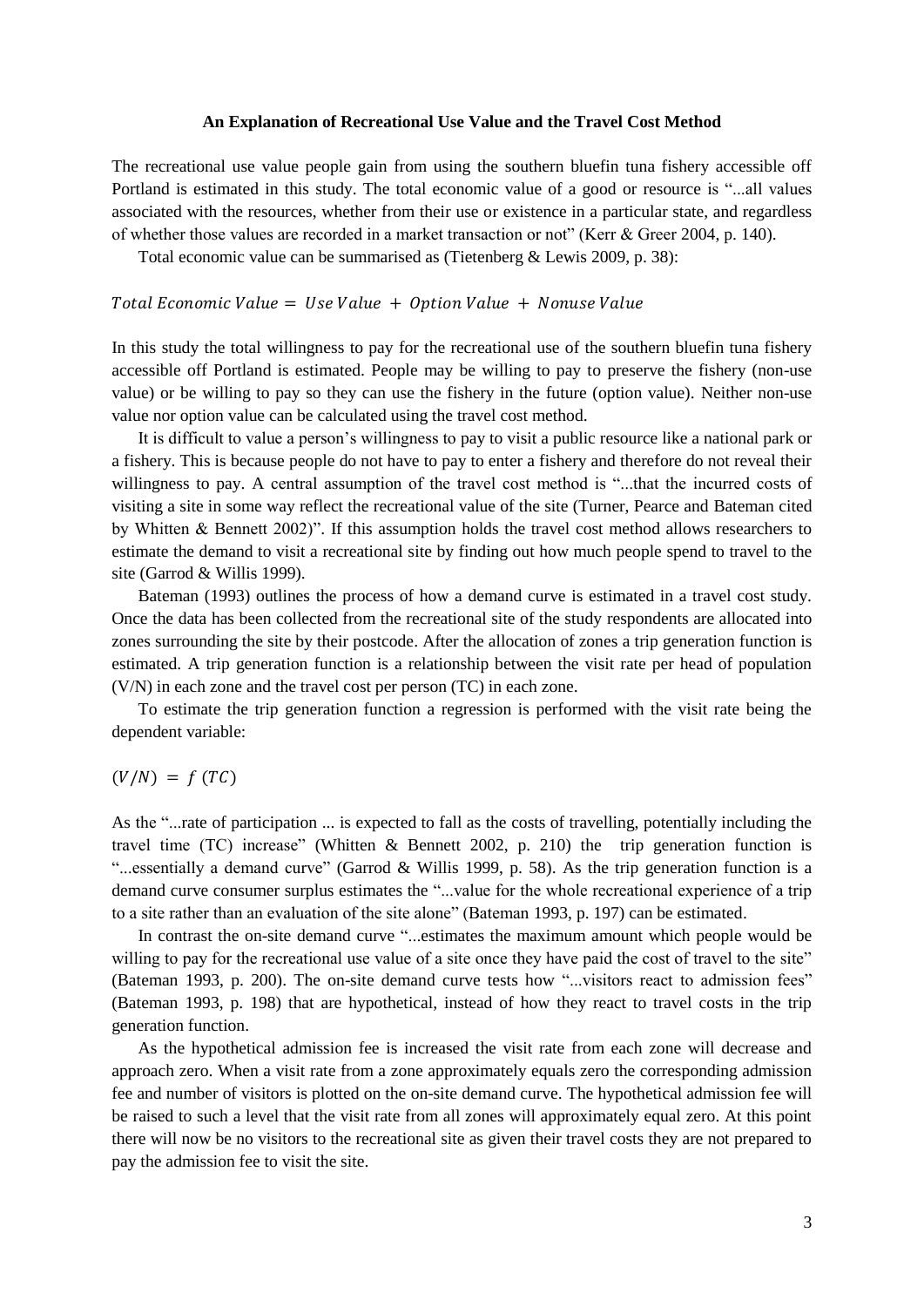#### **Application of the Travel Cost Method**

Some recent travel cost results are discussed below. Results are most commonly presented in five different forms:

- *1. Consumer surplus per person in each zone*
- *2. Consumer surplus per person per visit in each zone*
- *3. Consumer surplus per person per visit*
- *4. Total consumer surplus*
- *5. Net present value of consumer surplus*

Whitten and Bennett (2002) estimated the recreational use value of duck hunting in the upper south east of South Australia. Using NLSQ (non linear least squares) they estimated the consumer surplus per hunter per trip to be between \$42.31 and \$62.03. Whitten and Bennett performed a sensitivity analysis which included the opportunity cost of time to calculate their upper estimate (\$62.03). In their base estimate (\$42.31) the opportunity cost of time was not included. Whitten and Bennett estimated the consumer surplus per duck shooting event to be between \$12,439 and \$18,238 and the net present value over a 30 year horizon to be between \$606,945 and \$889,874. To calculate the net present value they used a discount rate of seven percent.

Carr and Mendelsohn (2003) estimated the recreational use value gained by travellers who visit the Great Barrier Reef in Queensland. Their study included both domestic and international travellers. They found that consumer surplus per person per visit to be between \$USD 350 and \$USD 800. They estimated the annual recreational benefits to be between \$USD 700 million and \$USD 1.6 billion. There is large difference in their estimates because they used two different functional forms to estimate the trip generation function and three different methods to measure travel cost. The estimated net present value of the reef was between \$USD 18 billion and \$USD 40 billion. To calculate the net present value a discount rate of four percent was used.

Driml (2002) estimated the recreational use value travellers gained from visiting the Wet Tropics of Queensland. She found that the average consumer surplus estimate was \$49 per visitor per day.

Fleming and Cook (2008) measured the recreational use value Australian visitors gained from visiting Lake McKenzie on Fraser Island. They found the consumer surplus per person per visit to Lake Mackenzie was between \$146.29 and \$339.38. These estimates were the upper and lower 95 percent confidence intervals. The annual recreational use value of Lake McKenzie ranges from \$19.2 million to \$44.4 million.

Kerr and Greer (2004) estimated the recreational use value people gained from using the Rangitata River in the South Island of New Zealand. They found the benefit per angler per trip to the river to be between \$NZD 40 and \$NZD 103. Their lower estimate included car fuel costs only. Their upper estimate included car fuel costs plus other vehicle related costs such as insurance and depreciation. Both estimates included the opportunity cost of time which was set at 35% of the average wage rate. They estimated the annual recreational use value of the fishery to be between \$NZD 1.8 million and \$NZD 4.5 million.

Rolfe and Prayaga (2007) investigated the recreational use value people gained from the recreational fishing of three freshwater dams in north Queensland. The upper and lower estimates of their consumer surplus measures were obtained using 95 percent confidence intervals. They found in their assessment that the consumer surplus per person per visit to the Bjeke Peterson Dam to be between \$32.13 and \$84.16. For the Boondooma Dam the consumer surplus per person per visit was found to be between \$248.85 and \$448.57. For the Fairbairn Dam the consumer surplus per person per visit was found to be between \$528.56 and \$1059.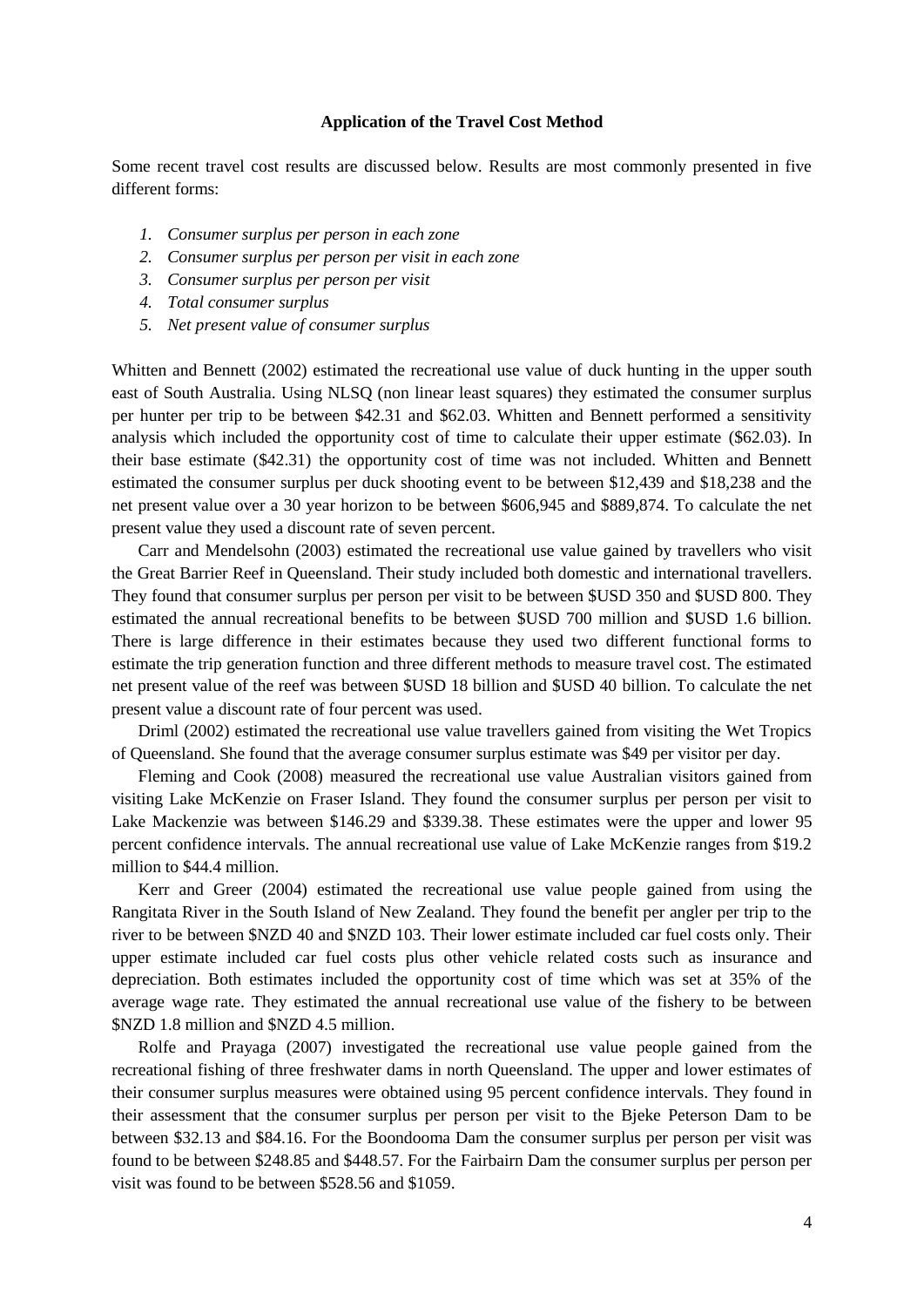Stoeckel and Mules (2006) estimated the recreational use value people gained from visiting the Australian Alps which are located in Canberra, New South Wales and Victoria. The average consumer surplus per person per visit across seven different regions of the Australian Alps was between \$280 and \$860. The lower estimate was obtained when travel costs were measured at ten cents per kilometre travelled and their upper estimate was obtained when travel costs were valued at 30 cents per kilometre travelled. They found the net present value of the Australian Alps to be between \$10 billion and \$200 billion. To obtain their lower estimate of net present value they used a ten percent discount rate and to obtain their upper estimate they used a two percent discount rate.

#### **Survey Design**

Data was collected during four randomly selected weeks between April and June.

Twenty three days of data was collected from Portland. On data collection days interviews were conducted from 11am to 6pm. Generally anglers were interviewed at the boat ramps once they had removed their boats from the water. The questionnaire took about 10 minutes to complete. One fisherman per boat was interviewed.

Anglers were only interviewed once over the entire 23 days even if they fished multiple days. To account for multiple trips in the data survey respondents were asked how many further days that season they planned to fish for tuna.

#### **Survey Response**

In total 257 surveys were completed. Of these 200 were usable in the travel cost analysis. Some surveys were not useable in the travel cost analysis because the respondent was from a charter boat or the questionnaire was



FIGURE 2. Fish Cleaning Facilities, Portland

incomplete. Charter data was not included in the travel cost analysis as it was thought it would bias results. The weather influenced boating activity. Some days were total washouts where there were no tuna boats out, and no surveys conducted.

During busy periods at the Portland boat ramp multiple tuna boats were missed. Table 1 displays information regarding the response rate. During the 2 pilot days the data on missed boats was not collected.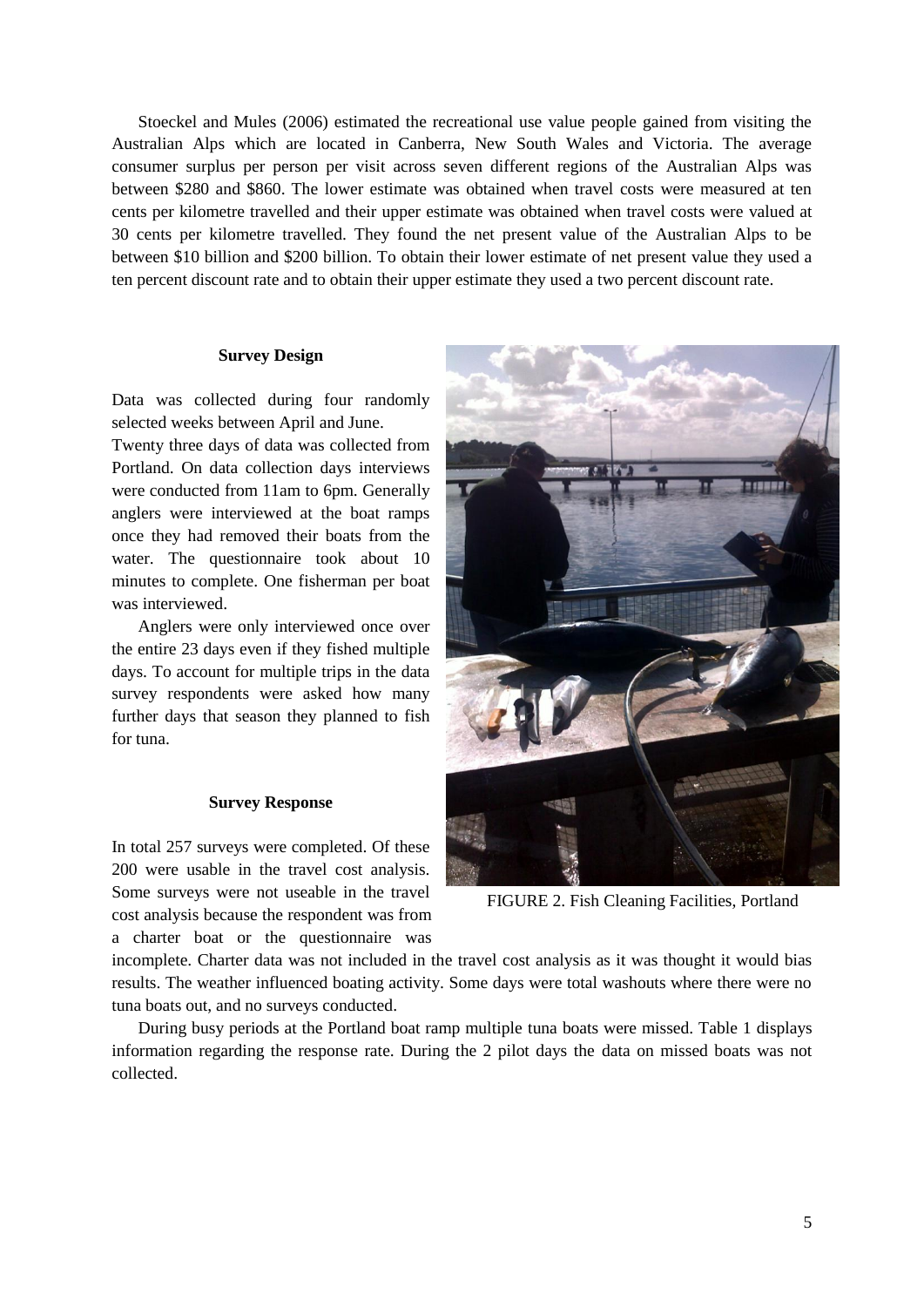|        | Complete | Previously | Declined to Participate | Missed |
|--------|----------|------------|-------------------------|--------|
|        |          | Surveyed   |                         |        |
| Pilot  | 38       | N/A        | N/A                     | N/A    |
| Week 1 | 39       |            | n                       | 19     |
| Week 2 | 134      | 35         | 15                      | 181    |
| Week 3 | 46       | 19         |                         | 25     |
| Total  | 257      | 63         | 23                      | 225    |

TABLE 1. Response Rate of Anglers (including charters)

The response rate was 40%. This was calculated by dividing the number of completed (non-charter) responses by the total number of potential responses:

 $(200) / (257 + 23 + 225) * 100 = 40\%$ 

#### **Individual and Zonal Method**

The two commonly used ways of conducting a travel cost study are the zonal travel cost method (ZTCM) and the individual travel cost method (ITCM).

The two variants differ in "...the definition of the dependent variable" (Rolfe & Prayaga 2007, p. 162) in the trip generation function. In ZTCM the "...dependent variable is the number of visits made from a particular zone, over a specific period of time, divided by the population of that zone" (Rolfe & Prayaga 2007, p. 162). In contrast in the ITCM the dependent variable is "...the number of visits to a site made by each visitor over a specific period of time" (Rolfe & Prayaga 2007, p. 162).

In this study following Whitten and Bennett (2002) the zonal travel cost method is used. During interviews respondents were asked for their postcode. Respondents were allocated into zones depending on the distance of the postcode by road to Portland. To calculate the population of each zone, local area population data from the Australian Bureau of Statistics (2010) was used. Table 2 displays the total population of each zone.

| Zone           | Distance from | Victorian Population | South      | <b>Total Zone Population</b> |
|----------------|---------------|----------------------|------------|------------------------------|
|                | Portland(km)  |                      | Australian |                              |
|                |               |                      | Population |                              |
| 1(includes)    | $0-100$       | 47500                | 46422      | 93922                        |
| Portland)      |               |                      |            |                              |
| 2              | 100-200       | 62990                |            | 62990                        |
| 3              | 200-300       | 368432               | 19556      | 387988                       |
| $\overline{4}$ | 300-350       | 429494               |            | 437515                       |
| 5              | 350-400       | 2902815              | 8021       | 2902815                      |
| 6              | 400-450       | 836603               | $\Omega$   | 2086474                      |
| 7              | $450+$        | 780818               | 1249871    | 780818                       |

TABLE 2. Zone Population Statistics

In Zones 2, 4 and 6 the population recorded from South Australia was zero. It is likely that people do live in these regions but it was too difficult to separate these regions in the data.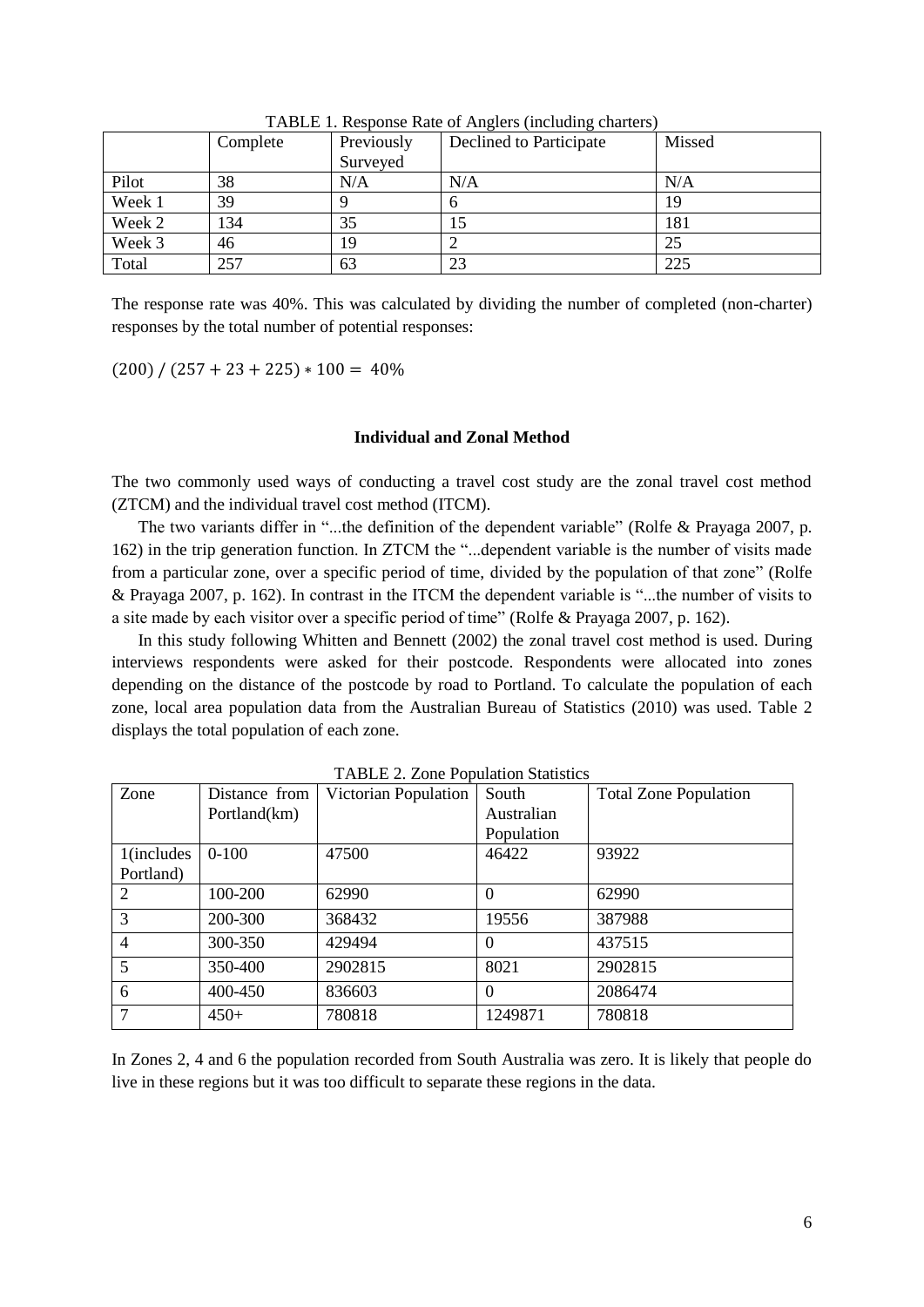#### **Travel Cost Calculation**

There is debate between economists on how to measure the costs of travel in a travel cost study. Whitten and Bennett (2002) in their study of duck hunting in South Australia asked respondents what their perceived vehicle costs were. They followed the method outlined by Bateman (1993). The intuition behind asking respondents for their perceived costs is it provides a more accurate measure than asking respondents for their fuel, insurance and depreciation costs. This is because some respondents may consider depreciation of their vehicle and insurance a sunk cost and it wouldn"t come into their calculation of their travel cost. The argument follows that in some cases these additional motoring costs are included when they shouldn"t be which would cause recreational use value to be overestimated.

To calculate car expenses Fleming and Cook (2008) asked their respondents what type of car they were using. They separated cars into seven different categories ranging from light cars up to large SUVs. Fleming and Cook then assigned an average cost per kilometre travelled to each type of car. Instead of asking respondents to estimate their fuel costs Fleming and Cook calculated car fuel costs by multiplying the average cost per kilometre by the return distance travelled.

Rolfe and Prayaga (2007) in their study considered the costs of vehicle capital, boating expenses and fishing equipment expenses in calculating travel costs. In their study respondents were asked to estimate annual boating expenses, fishing costs for the trip and vehicle expenses.

Rolfe and Prayaga (2007) commented that the costs of groups travelling together need to be separated into individual costs. In the survey conducted in this study respondents were asked how many people they travelled to Portland with. This question enables the travel cost per individual of travelling to Portland to be worked out. If there was a group that travels to Portland together it was assumed that their costs were split evenly between them.

The choice of how to measure travel costs is open to researcher interpretation. Stoeckel and Mules (2006) compare the choice of how to measure travel costs to the choice of a discount rate. They claim that a discount rate will not necessarily be accurate but this doesn"t mean that economists discard the methodology. The same logic can apply to the choice of how to measure travel costs.

To calculate travel costs in this study each respondent was asked what their costs of tuna fishing for their trip to Portland and back were in terms of:

- *Car Fuel*
- *Boat Fuel*
- *Boat Value*
- *Fishing Equipment (tackle, bait, rods, reels)*

Table 3 displays the cost and the population data. The key figures in this table, that are used to estimate the trip generation function, are the average travel cost per person for each zone and the annual visit rate per 1000 head of population (V/N) in each zone. Table 3 is based on a example demonstrated by Bateman (1993).

The third column in Table 3 (Refined Total Visits) was adjusted to take the following three factors into account:

- *The average number of people in each boat was 3.05 (adjusted up)*
- *The response rate was 40% (adjusted up)*
- *That the visit rate needed to be for the total 3 month season and not just the 23 days of the data collection (adjusted up)*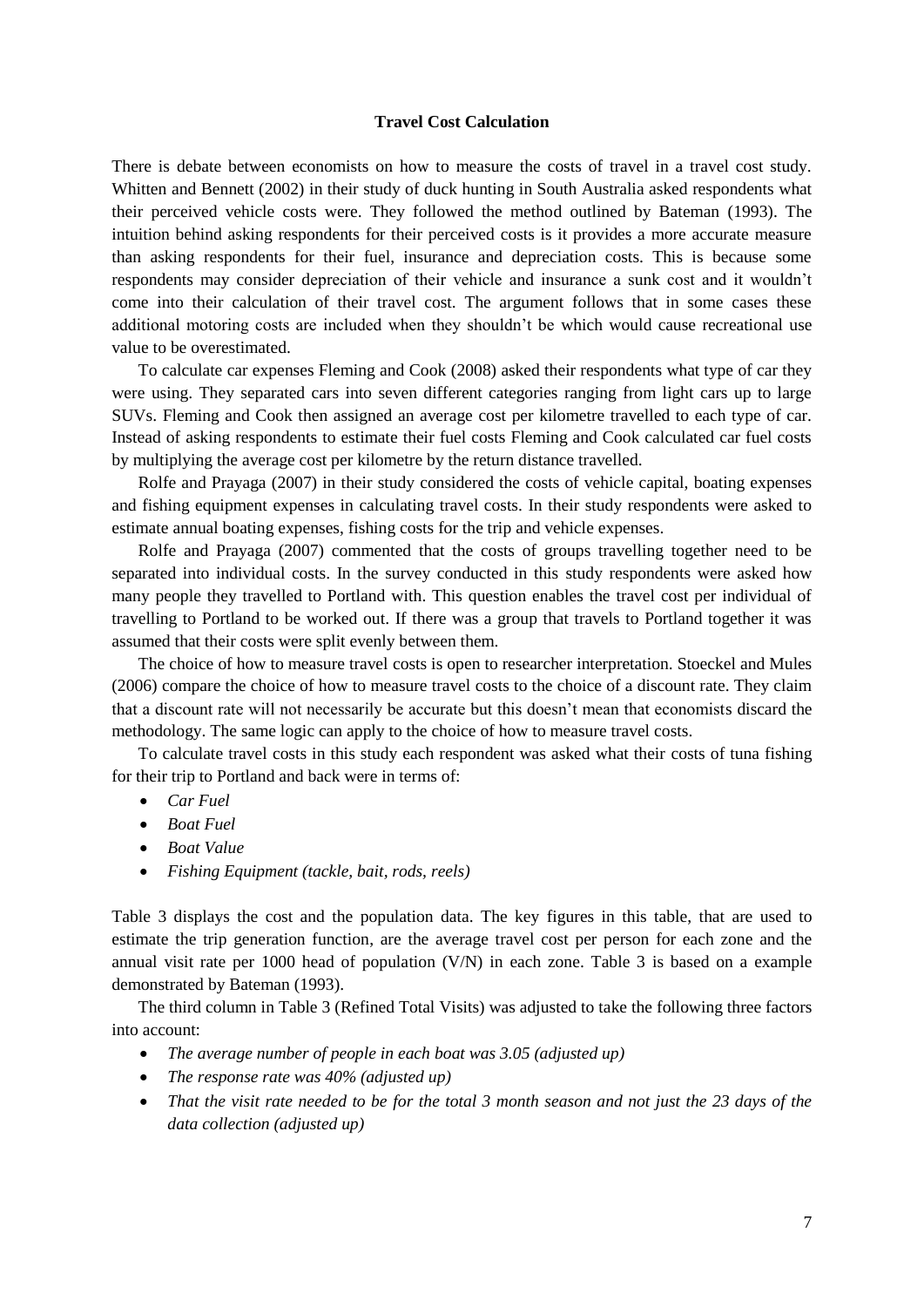The fifth column (Average Car Cost Per Person) was adjusted to take into account:

• Data was collected in the form of total fuel costs per car Therefore data needed to be *adjusted into individual costs (adjusted down)*

The sixth column (Average Boat Fuel Cost) was fixed at the total average across all zones due to some inconsistencies in the data. The average boat fuel cost was adjusted to account for:

 *The average total boat fuel costs needed to adjusted into per person boat fuel costs (adjusted down)*

The seventh column (Average Gear Cost) was fixed at the total average across all zones due to some inconsistencies in the data. The average gear cost was adjusted to account for:

- *There was on average 6.67 tuna fishing days made per anglers each year and only 1.8 of these days were for the particular trip the respondents were interviewed for (adjusted down)*
- *Gear was estimated to last for three years (adjusted down)*

| $\mathbf{1}$   | $\overline{\textbf{ii}}$                                 | iii                                            | iv                                        | V                                     | vii<br>vi          |               | viii                               |
|----------------|----------------------------------------------------------|------------------------------------------------|-------------------------------------------|---------------------------------------|--------------------|---------------|------------------------------------|
| Zone           | Population<br>$\mbox{Total}$<br>Lonal<br>$\widehat{\Xi}$ | <b>Visits</b><br>Refined Total<br>from<br>Zone | Visit<br>Rate<br>$\widetilde{\mathbf{X}}$ | Costs<br>Average<br>per person<br>Cat | Boat Fuel<br>Costs | Gear<br>Costs | Total<br>Travel<br>Average<br>Cost |
|                | 93922                                                    | 821                                            | 8.74                                      | \$8.04                                | \$66.34            | \$133.08      | \$207.45                           |
| $\overline{2}$ | 62990                                                    | 122                                            | 1.93                                      | \$21.83                               | \$66.34            | \$133.08      | \$221.25                           |
| 3              | 387988                                                   | 456                                            | 1.18                                      | \$39.21                               | \$66.34            | \$133.08      | \$238.63                           |
| $\overline{4}$ | 437515                                                   | 791                                            | 1.81                                      | \$64.30                               | \$66.34            | \$133.08      | \$263.72                           |
| 5              | 2902815                                                  | 2555                                           | 0.88                                      | \$57.88                               | \$66.34            | \$133.08      | \$257.29                           |
| 6              | 2086474                                                  | 1004                                           | 0.48                                      | \$91.49                               | \$66.34            | \$133.08      | \$290.91                           |
| $\tau$         | 780818                                                   | 304                                            | 0.39                                      | \$77.63                               | \$66.34            | \$133.08      | \$277.05                           |

TABLE 3. Travel Cost Zone Statistics

#### **Opportunity Cost of Time**

As part of measuring travel costs researchers need to decide how to treat the opportunity cost of time. Bateman (1993) claims that researchers should consider the travel time of getting to the site and back, and the time spent at the site.

In relation to the opportunity cost of time related to travelling to the site "...travel time utility (Bateman 1993, p. 210)" could be either positive or negative. If there is little enjoyment from travelling to the site (negative utility) then total travel costs should include an opportunity cost of time or consumer surplus estimates would be undervalued. Bateman recommends asking respondents on a scale of 0 to 1 their enjoyment of travelling to the site. From these results an aggregate weight can be obtained and applied to every respondent"s travel time. Bateman claims the travel cost of time per hour should reflect the respondent's wage rate.

The opportunity cost of time in relation to the hours spent at the recreational site can be included as a cost. However "...time spent on-site is expected to generate utility equal to that from alternative activities (Whitten & Bennett 2002, p. 210)" and therefore shouldn"t be included.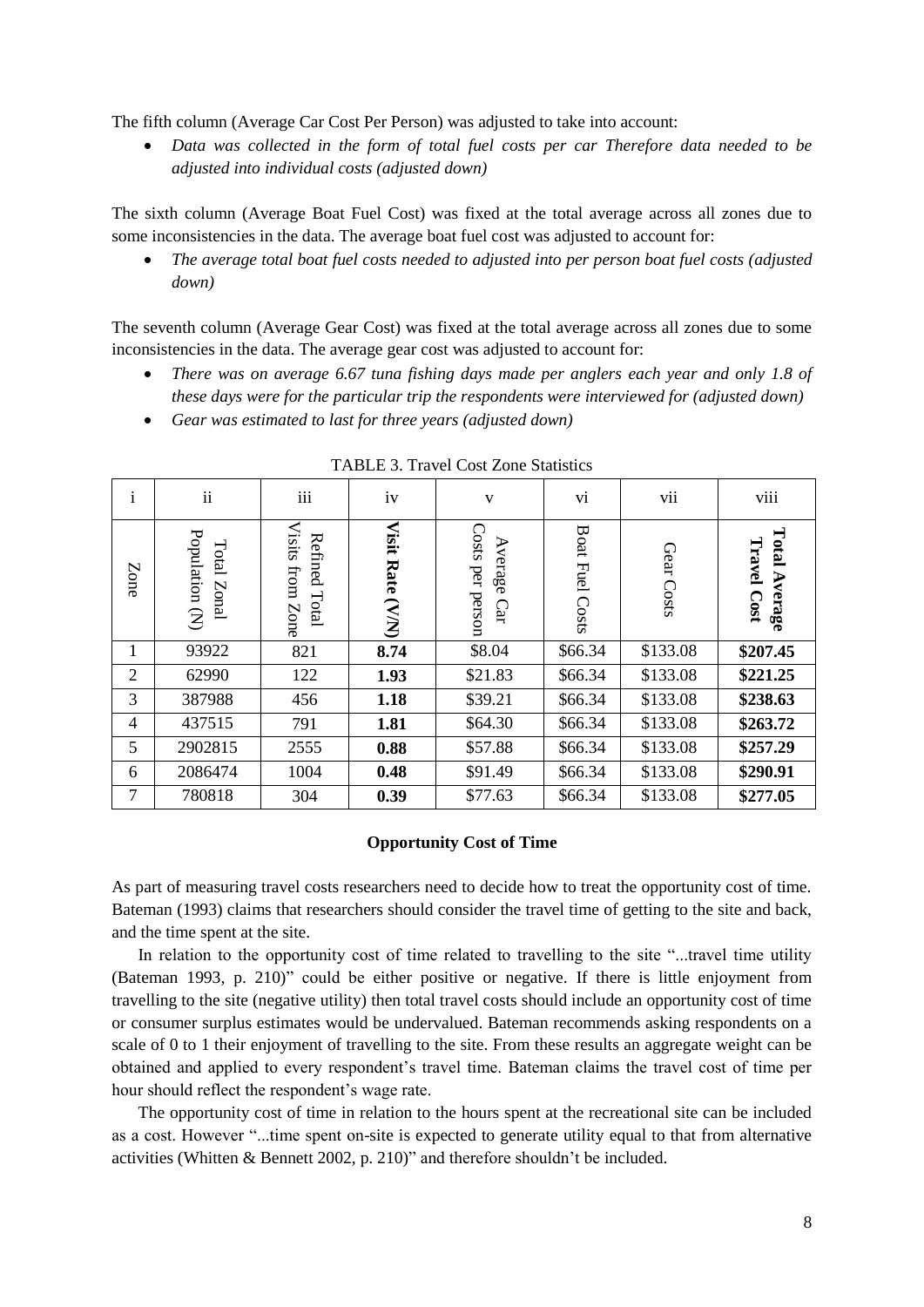In their study Whitten and Bennett calculated 3 different consumer surplus estimates. Their base estimate of consumer surplus per person per visit didn"t allow for any opportunity cost of time for travelling to the site and back. Their middle estimate included the opportunity cost of time set at 50% of the mean male wage rate. The third estimate allowed the opportunity cost of time spent travelling to the site and back to be included at 100% of the mean male wage rate.

Kerr and Greer (2004) in their calculation of travel cost included the opportunity cost of time spent travelling to the Rangitata River. They valued travel time costs per hour to be 35 percent of the hourly wage rate.

In this study to gain an estimate of the opportunity cost of travel the opportunity cost of time was set at the average non-managerial full time employee wage rate of \$30.10 per hour (Australian Bureau of Statistics 2009). The hours of travel in each zone to Portland and back was calculated by using the average distance travelled in each zone and assuming respondents travelled at 100 kilometres per hour.

|                          |                               |                                                |                      |                              |                 |            |               | TABLE 4. Travel Cost Zone Statistics (Sensitivity Analysis) |                           |
|--------------------------|-------------------------------|------------------------------------------------|----------------------|------------------------------|-----------------|------------|---------------|-------------------------------------------------------------|---------------------------|
| Zone                     | Total Zonal<br>Population (N) | Refined Total<br>Zone<br><b>Visits</b><br>from | Visit<br>Rate<br>VN) | Average Car Costs per person | Boat Fuel Costs | Gear Costs | Average Hours | Opportunity<br>Cost of Time                                 | Total Average Travel Cost |
| $\mathbf{1}$             | 93922                         | 821                                            | 8.74                 | \$8.04                       | \$66.34         | \$133.08   | 0.29          | \$8.80                                                      | \$216.25                  |
| $\overline{2}$           | 62990                         | 122                                            | 1.93                 | \$21.83                      | \$66.34         | \$133.08   | 2.51          | \$75.70                                                     | \$296.95                  |
| 3                        | 387988                        | 456                                            | 1.18                 | \$39.21                      | \$66.34         | \$133.08   | 5.64          | \$169.68                                                    | \$408.30                  |
| $\overline{\mathcal{A}}$ | 437515                        | 791                                            | 1.81                 | \$64.30                      | \$66.34         | \$133.08   | 6.51          | \$196.02                                                    | \$459.74                  |
| 5                        | 2902815                       | 2555                                           | 0.88                 | \$57.88                      | \$66.34         | \$133.08   | 7.19          | \$216.32                                                    | \$473.61                  |
| 6                        | 2086474                       | 1004                                           | 0.48                 | \$91.49                      | \$66.34         | \$133.08   | 8.23          | \$247.86                                                    | \$538.77                  |
| 7                        | 780818                        | 304                                            | 0.39                 | \$77.63                      | \$66.34         | \$133.08   | 9.73          | \$292.84                                                    | \$569.88                  |

TABLE 4. Travel Cost Zone Statistics (Sensitivity Analysis)

#### **Multiple Sites of Recreation**

In relation to a travel cost study substitute sites can have a significant impact on the demand to visit the recreational site of the study (Bateman 1993).

Kerr and Greer (2004) in their study considered the effect that other New Zealand rivers had on the demand for recreational fishing trips to the Rangitata River. They found that some rivers were complements and others were substitutes. They also comment that if the price of other rivers was omitted from the demand equation to visit the Rangitata River then the demand would be likely overestimated.

In the survey for this study respondents were asked whether they have fished at any other areas for southern bluefin tuna in the last 12 months. The quantitative effect of substitute sites on the demand for fishing at the southern bluefin tuna fishery off Portland was not investigated. However the qualitative effect of substitute sites was investigated.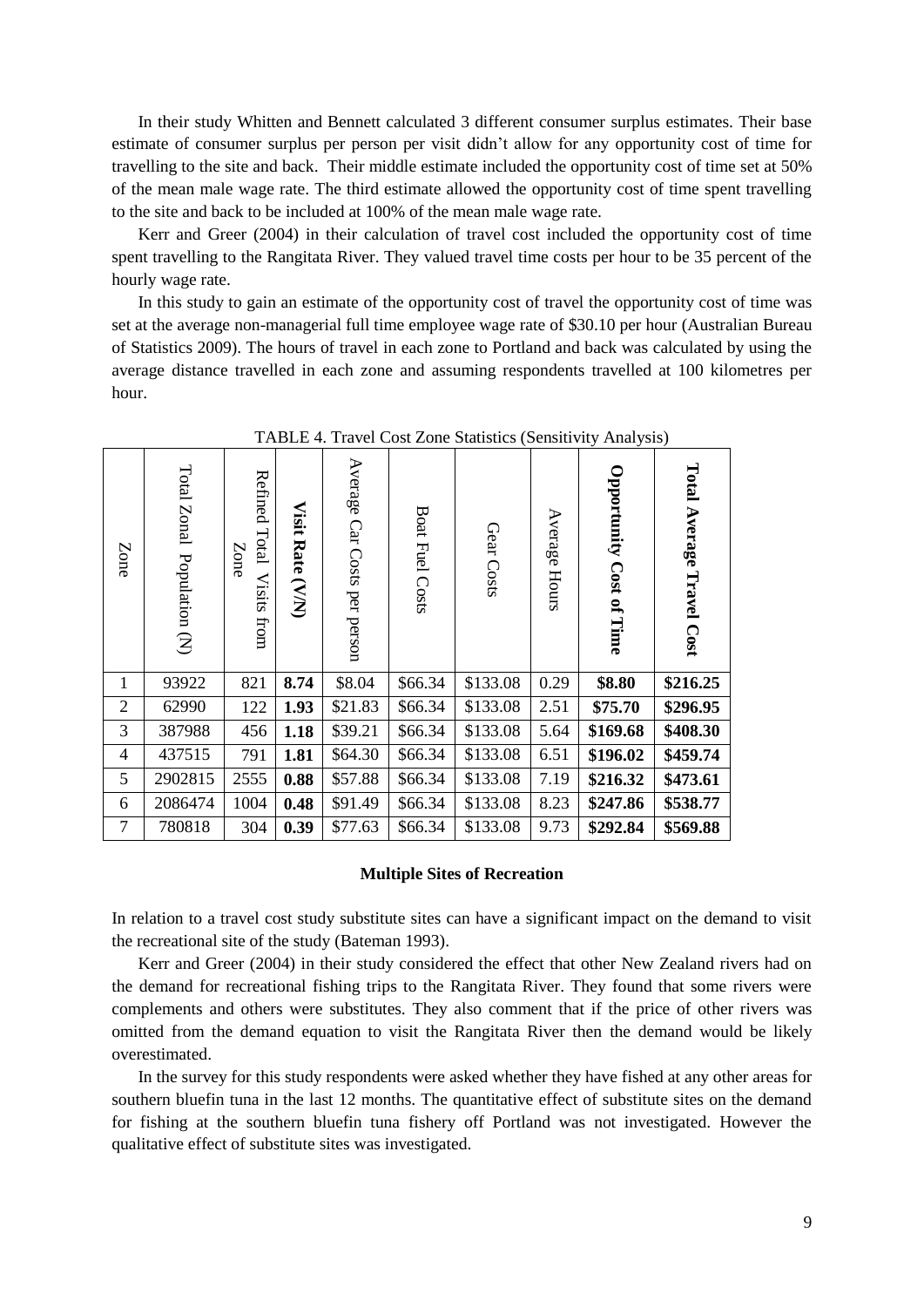In Table 5 the alternative southern bluefin tuna fishing sites to Portland and the number of respondents who have fished these sites is listed. It could reasonably be expected that fishing at Port MacDonnell, Port Fairy and Warrnambool would have an effect on the demand to fish for southern bluefin tuna at Portland. These nearby alternative sites could have either a substitute or a complement effect. For example one of the main attractions to anglers of fishing for southern bluefin tuna is the lure of catching a 100 kilogram plus trophy fish. It is conceivable that if trophy fish are being caught off Port MacDonnell more anglers would travel to all of these nearby sites. If this was the case then Port MacDonnell would be acting as a complementary recreational site. It is also conceivable that fishermen could move away from Portland to fish at Port MacDonnell because of a greater chance of catching a trophy fish there. In this scenario Port MacDonnell would be acting as a substitute recreational site.

| Place                      | <b>Alternative Site</b> | Distance from Portland |
|----------------------------|-------------------------|------------------------|
| <b>SA--Port MacDonnell</b> | 19                      | 94.5km                 |
| NSW-- Bermagui, Narooma    |                         | 1042km                 |
| Port Fairy                 |                         | 72.5km                 |
| East Tasmania              |                         | Overseas               |
| Warrnambool                |                         | 100km                  |
| NZ.                        |                         | Overseas               |
|                            |                         |                        |

|  |  |  |  |  | TABLE 5. Multiple Sites |
|--|--|--|--|--|-------------------------|
|--|--|--|--|--|-------------------------|

#### **Multiple Destination Trips**

A common question for researchers in travel cost literature is how to proportion travel costs if the respondent"s sole reason for their trip isn"t to visit the recreational site of interest. Whitten and Bennett (2002) discuss that it is an assumption of the travel cost method that hunters make the trip to their destination for the sole purpose of hunting. If this assumption is breached it could "undermine the basis of the travel cost procedure (Fleming and Cook 2008, p. 1199)". This is because the price of visiting the recreational site is meant to be negatively related to the quantity of visits to the recreational site. If some travel costs are proportioned then this relationship could potentially become diluted.

Fleming and Cook (2008) in their study modified their consumer surplus estimates to account for multipurpose trips. They needed to do this because they were conducting a travel cost study into finding the recreational use value people gained from visiting Lake Mackenzie on Fraser Island. They found visitors did not visit Fraser Island just to see Lake Mackenzie and therefore consumer surplus estimates needed to be adjusted.

Rolfe and Prayaga (2007) in their study into the recreational fishing at 3 north Queensland dams partitioned their consumer surplus estimates to take multiple destination trips into account.

In this study of the 257 surveys completed only 3 respondents had not made the trip for the sole purpose of fishing for southern bluefin tuna. Therefore the variable multiple destination trips was regarded to be insignificant.

#### **Functional Form**

There are several different functional forms researchers can consider for the trip generation function. The most common type of functional forms for the trip generation function are (Bateman 1993):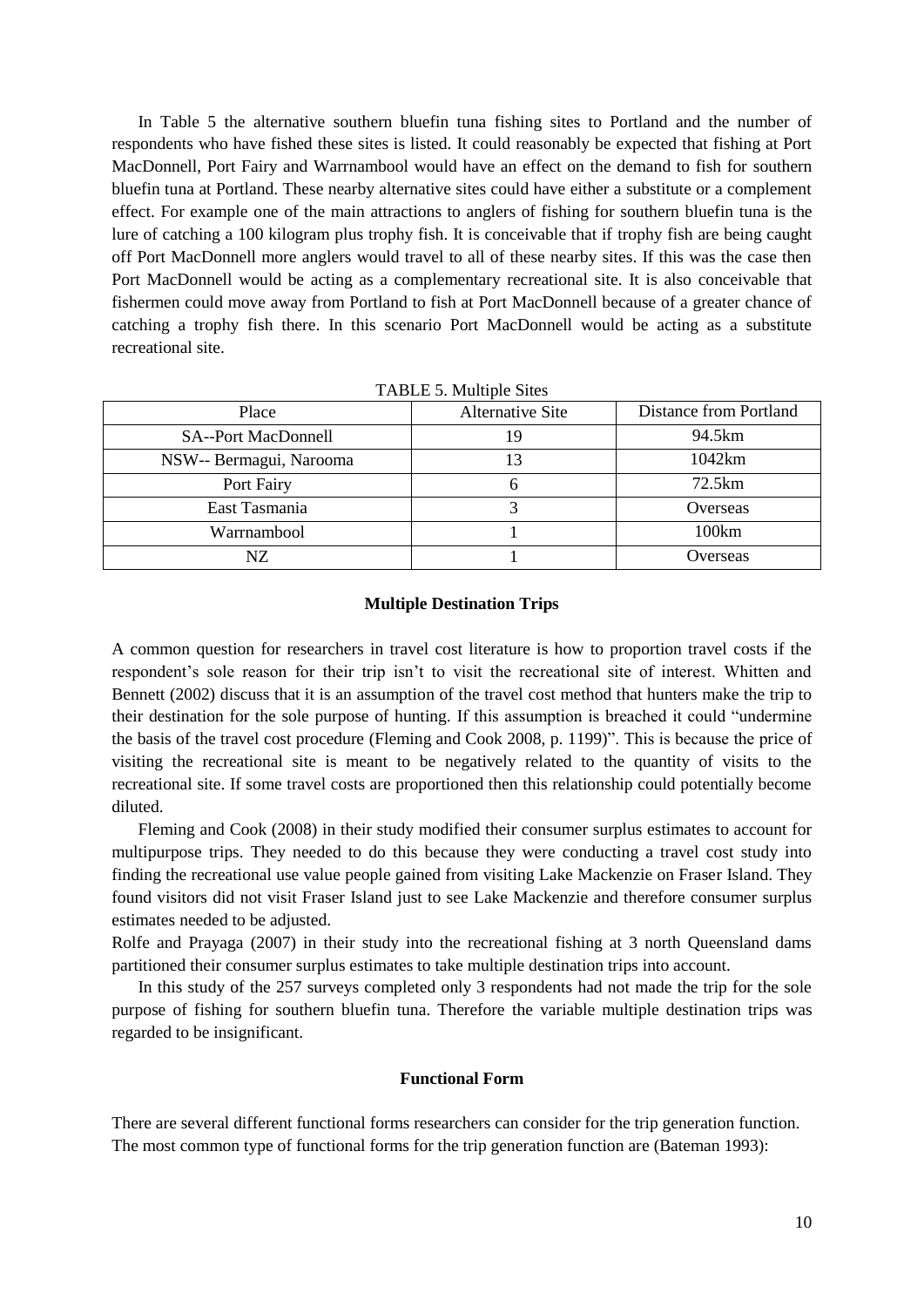| TADLE 0. FUNCHONAL FOILL |                               |  |  |  |  |
|--------------------------|-------------------------------|--|--|--|--|
| Linear                   | $(V/N)=a(TC)+b$               |  |  |  |  |
| Quadratic                | $(V/N) = a(TC^2) + b(TC) + c$ |  |  |  |  |
| $Log-Log$                | $Ln(V/N)=a(LnTC)+b$           |  |  |  |  |
| Semi Log dependent       | $Ln(V/N)=a(TC)+b$             |  |  |  |  |
| Semi Log independent     | $(V/N) = a(LnTC) + b$         |  |  |  |  |

TABLE 6. Functional Form

Bateman comments that researchers should be wary that these different functional forms can produce significantly different estimates of consumer surplus. Bateman also discusses that the quadratic and semi log independent functional forms are vulnerable to heteroscedasticity.

Whitten and Bennett (2002) in their study estimated 3 different functional forms to test the relationship between the visit rate (dependent variable) and travel cost (independent variable). They estimated a semi log dependent model, semi log independent model and a double log model. Their primary preference in selecting between these models was choosing the model that reacted most realistically to changes in admission costs. To check the difference between the models they compared R-squared values and they also did a likelihood ratio test. After analysis they selected the semi log dependent model.

Table 7 displays the results of OLS regressions when the opportunity cost of time is excluded. It can be seen the log-log and the quadratic are the best fitting regression lines because they have the highest R-squared values. However it is difficult to compare the different functional forms as they "...involve different dependent variables (i.e., log log or non-log) (Hanley and Spash 1993, p. 90)".

In the next section the semi log dependent trip generation function is used for further analysis because the consumer surplus per person can be simply calculated and it is not "...dependent on the zone from which the visit is made (Whitten & Bennett 2002, p. 221)".

| Functional | <b>TGF</b> estimation                     | $R^2$ |
|------------|-------------------------------------------|-------|
| Form       |                                           |       |
| (Y, X)     |                                           |       |
| Linear-    | $VR = -0.073(TC) + 20.45$                 | 0.55  |
| Linear     |                                           |       |
| Linear-Log | $VR = -18.47LOG(TC) + 104.15$             | 0.58  |
| $Log-Log$  | $LOG(VR) = -7.497 LOG(TC) + 41.63$        | 0.77  |
| Log-Linear | $LOG(VR) = -0.030 (TC) + 7.81$            | 0.76  |
| Quadratic  | $VR = -1.025(TC) + 0.0019(TC)^2 + 137.24$ | 0.77  |

 $TAPI E 7E$ 

#### **Consumer Surplus Estimates**

Table 8 displays the consumer surplus estimates for the whole recreation experience. The estimate on the left in each cell is for when the opportunity cost of time is not included and the estimate on the right is for when the opportunity cost of time is included.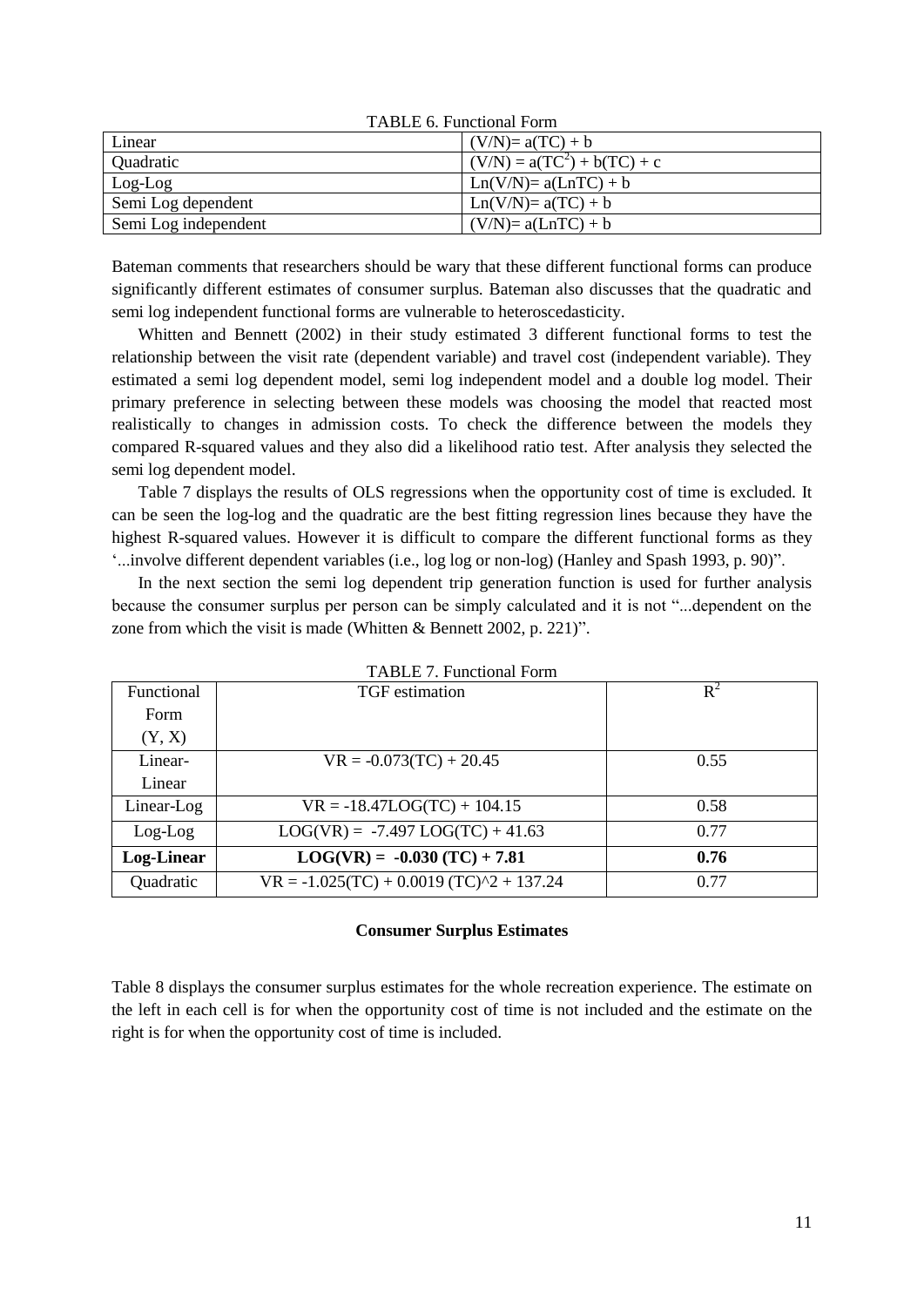|          | Population<br>◠<br>Ď<br>per<br>head<br>q | င္ဟ<br>per<br>Zone | $\boldsymbol{\omega}$<br>isit<br>per<br>Person<br>ber |
|----------|------------------------------------------|--------------------|-------------------------------------------------------|
| Zone $1$ | \$0.1569-\$0.7243                        | \$14,734-\$68,029  | \$17.94-\$82.83                                       |
| Zone 2   | $$0.1030 - $0.3490$                      | \$6,486-\$21,984   | \$53.30-\$180.67                                      |
| Zone 3   | $$0.0603 - $0.0956$                      | \$23,410-\$37,108  | \$51.30-\$81.32                                       |
| Zone 4   | $$0.0275 - $0.0340$                      | \$12,025-\$14,871  | \$15.20 - \$18.80                                     |
| Zone 5   | $$0.0337 - $0.0211$                      | \$97,828-\$61,220  | \$38.28-\$23.96                                       |
| Zone 6   | $$0.0112 - $0.00$                        | $$23,410 - $0$     | $$23.32 - $0.00$                                      |
| Zone 7   | \$0.0179-\$0.00                          | \$13,949-\$0       | \$45.85-\$0.00                                        |
| Total    | \$191,841-\$203,212                      |                    |                                                       |

TABLE 8 – Whole Experience Consumer Surplus Results Summary

Table 9 displays the onsite consumer surplus estimates. One problem of the log-log functional form is that when there is a zero visit rate the admission price approaches infinity. This problem creates biased consumer surplus estimates. To solve this problem Fleming and Cook (2008) introduced a choke point on their visits in each zone. Usually the point on the demand graph isn"t marked until the visits (or visit rate) from a zone reaches zero. Fleming and Cook plotted each point of the demand graph when the amount of visits in each zone reduced to one. The same method was used in this study.

The maximum hypothetical admission fee was \$238 (when the opportunity cost of time was excluded) to access the southern bluefin tuna fishery, after paying for travel costs. This fee is plausible. Some of the charter boats operating in Portland were charging well above this price to take people out fishing for southern bluefin tuna for the day.

|                                                                      | Estimate<br>Lower | (0% OC Upper Estimate (100% OC |
|----------------------------------------------------------------------|-------------------|--------------------------------|
|                                                                      | included)         | included)                      |
| Consumer Surplus Per Person   \$33.19                                |                   | \$131.70                       |
| Per Visit                                                            |                   |                                |
| Annual Recreational Value of<br>the Southern Bluefin Tuna<br>Fishery | \$449,533.24      | \$1,325,124.04                 |

TABLE 9. On-site Consumer Surplus

#### **Net Present Value**

The net present value of a resource is the worth in the current period, of the net benefits received across a defined set of time periods (Tietenberg & Lewis 2009).

Whitten and Bennett (2002) in their study used a discount rate of seven percent and a time horizon of 30 years. In this study a discount rate of seven percent and a ten year horizon (not including 2010) was selected. The 10 year horizon was chosen because the future of southern bluefin tuna is highly unpredictable. The estimates in Table 10 assume that the fishery will remain at its current health. The annual benefit values used in Table 10 were an average between the whole experience consumer surplus and the on-site consumer surplus.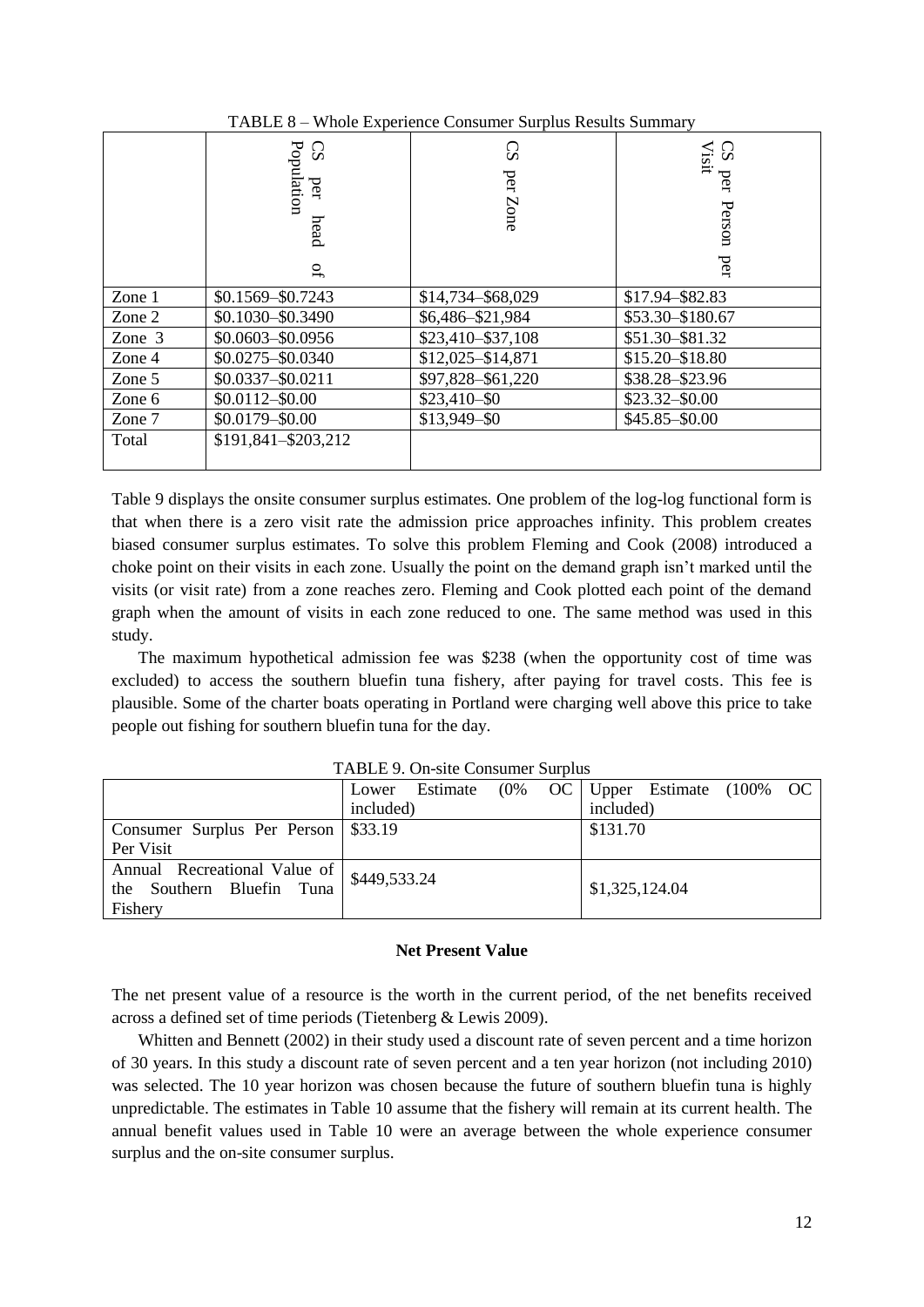|                   | Lower          | Estimate | (0% |                |  | OC Upper Estimate | $(100\%$ | OC |
|-------------------|----------------|----------|-----|----------------|--|-------------------|----------|----|
|                   | included)      |          |     | included)      |  |                   |          |    |
| Net Present Value | \$2,089,350.22 |          |     | \$4,978,733.30 |  |                   |          |    |

TABLE 10 – Net Present Value Estimate

#### **Study Limitations**

There were significant time constraints in completing the study because the research was for an honours project. There were a significant number of tuna anglers who declined to be interviewed, or were missed by the interviewers and not asked to be interviewed. Surveys took at least 10 minutes to complete. If the survey length was reduced more interviews could be conducted. Also if the survey was shorter in length more anglers might be willing to participate.

During busy times on the boat ramp many tuna anglers were missed. If there were more interviewers then more tuna anglers could be asked to be interviewed. The researchers did not get paid to conduct the interviews. Therefore unless the project had greater funding it would be very difficult to increase the number of interviewers above 2.

Questionnaires were limited to one angler per boat. If every person on the boat was able to be interviewed the results would be more accurate.

It is thought that one way this data could be made more accurate is if in a future survey it was strongly emphasised that the particular car costs of concern were for the return journey and not just for one way. Another way in which this data could be improved is if respondents were asked for their type of car and return distance travelled not their fuel costs. This method was used by Fleming and Cook (2008) and was outlined above.

The depreciation of the boat for the particular trip to Portland was not calculated but it would likely have been significant to the average travel cost per person, for those respondents who owned the boats.

It was shown that there were substitute sites to fish for southern bluefin tuna other than Portland. More research would need to be conducted to calculate the quantitative effect these alternative sites have on the demand to fish for southern bluefin tuna at Portland. One thing to note from the data is that there was not one respondent from South Australia. Port MacDonnell is only 94.5 kilometres away from Portland. It is likely that Port MacDonnell is affecting the demand to fish for southern bluefin tuna at Portland.

Ordinary Least Squares (OLS) is used to estimate the trip generation function in this study. Garrod and Willis (1999) comment that if OLS is used there is a censorship problem. They comment that "...less than one visit cannot be possibly observed...this implies the dependent variable is censored at one" (Garrod & Willis 1999, p. 90). They comment that the effect of this censorship is biased results if OLS is used. They recommend maximum likelihood (ML) be used instead of OLS.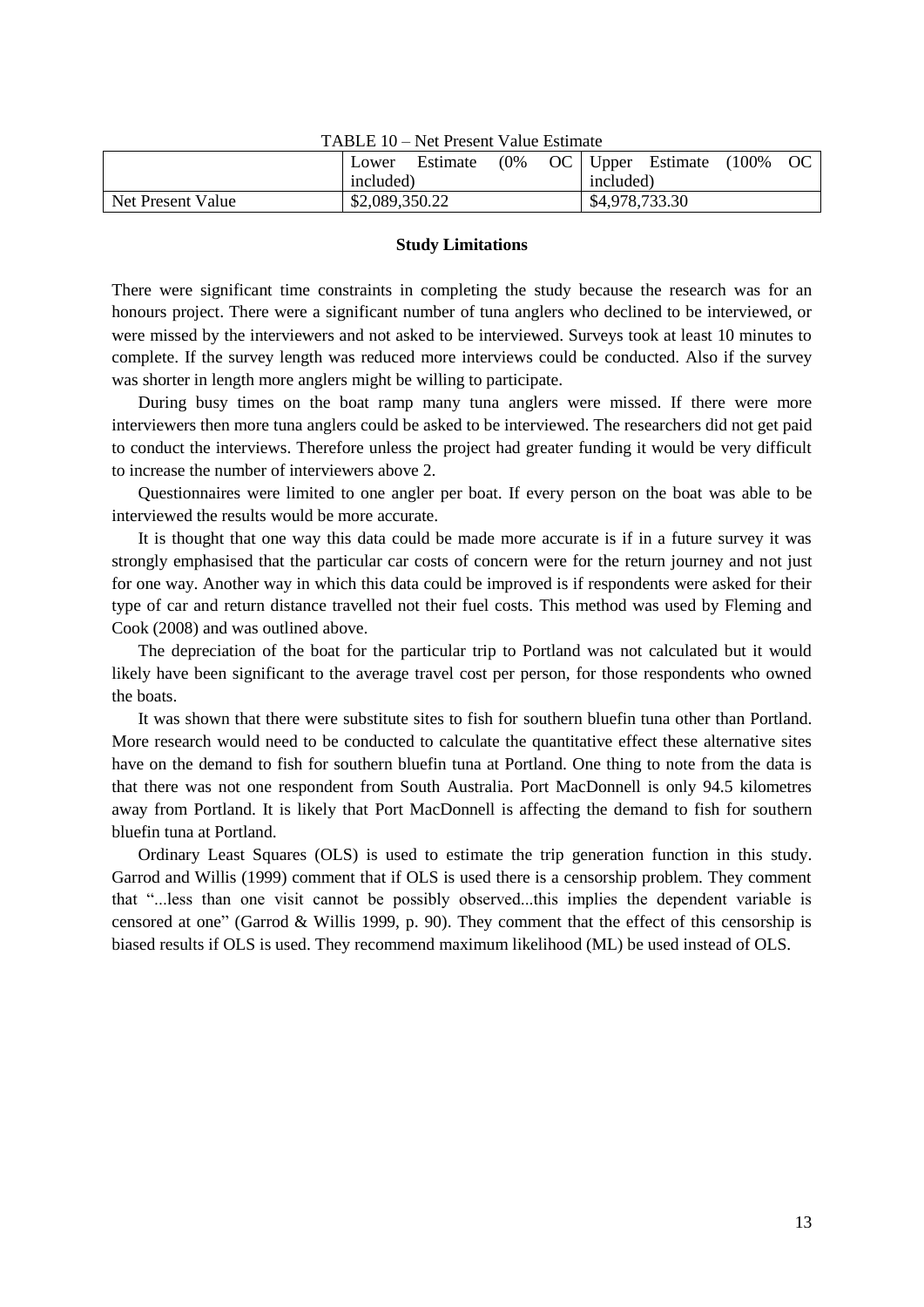#### **Travel Cost Method Limitations**

The travel cost method assumes that the travel cost a respondent incurs represents their recreational value of the site. This would mean that as respondents who live closest to the site have the lowest travel cost also gain the lowest recreational values from using the site (Bateman 1993). Those respondents with a lower recreational use value will be the first respondents not to come as the hypothetical admission fee increases. In reality this scenario may not be the case. It is conceivable that a recreational angler values the fishing of southern bluefin tuna so high that they bought a house in Portland. It is also conceivable that the Portland locals value the fishery just as much if not more than those anglers from places such as Melbourne.

#### **Final Conclusions**

The on-site consumer surplus per person per visit is estimated to be between \$33 and \$132 and the onsite consumer surplus of the fishery for 2010 is estimated to be between \$449,533 and \$1,325,124.

Campbell and Kennedy (2007) predict that if southern bluefin tuna continued to be fished at the 2008 CCSBT quota levels the species would be practically extinct in 30 years time. In the coming years as the species becomes scarcer, Australia and other member nations of the CCSBT face difficult decisions on how to fish for the species in a sustainable, efficient and equitable manner. Currently the CCSBT is not aware how much southern bluefin tuna is being caught by recreational anglers on a global level. Recreational catch is not included in the commercial quotas.

O"Toole (2010) estimated that the 2010 recreational catch for Portland was approximately 140 tonnes of southern bluefin tuna. If this one recreational site was included in Australia"s commercial quota of 4270 tonnes it would equate to being 3.3 percent. If the national recreational catch was included as part of Australia"s total commercial catch Australia would be well over its quota. Therefore it is apparent that further research needs to be done regarding the total recreational catch.

For an allocation of a resource to be efficient the marginal social benefit across all users must be equal (Freebairn 2003). Therefore in theory for the allocation of southern bluefin tuna to be efficient it should be allocated in such away across nations and between recreational and commercial anglers that the marginal social benefits all receive are equal.

Further research needs to be done to estimate the marginal net benefit of the recreational fishing of southern bluefin tuna at different recreational sites around Australia compared to the marginal net benefit of the commercial fishing of southern bluefin tuna in Australia.

To do this comparison would be very difficult. Firstly the marginal net benefit received by the recreational anglers is different to the marginal net benefit received by the commercial anglers. In relation to the recreational anglers the marginal benefit is measured by the amount of on-site recreational use value anglers get from visiting a southern bluefin tuna fishery. In relation to commercial anglers the marginal net benefit to a fisherman would equal the marginal revenue he or she would get from fishing for an extra tonne of southern bluefin tuna minus the marginal cost.

#### **Bibliography**

- 1. Australian Bureau of Statistics 2009, *Employee Earnings and Hours,* cat. no. 6306.0, ABS, retrieved 1/10/2010, [<www.abs.gov.au>](http://www.abs.gov.au/).
- 2. Australian Bureau of Statisitics 2010, *Regional Population Growth*, cat. no 3218.0, ABS, retrieved  $1/6/2010$ ,  $\langle$ www.abs.gov.au $\rangle$ .